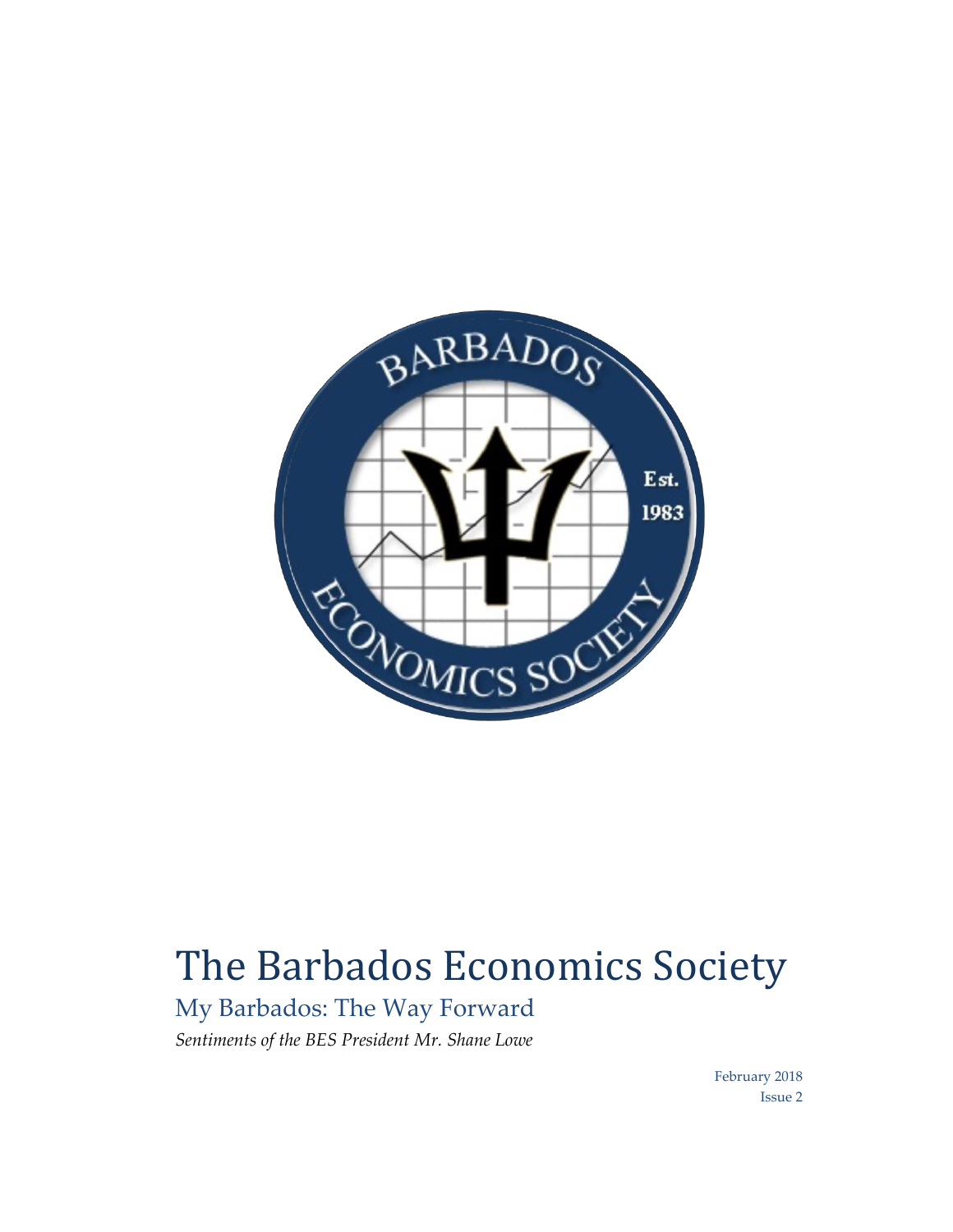1

# The Barbados Economics Society

My Barbados: The Way Forward *Sentiments of the BES President Mr. Shane Lowe* 

### Summary

Growing up in Barbados during the 1990s and early 2000s, I marveled at the Barbados story – a small island in charge of its impressive developmental progress, "punching above its weight" and setting the example for others in CARICOM. Today, Barbados is still the Gem of the Caribbean, but for the second time since 1990, we face a fiscal and potential foreign exchange crisis.

Today, exports of goods and services exceed imports of goods and services as record numbers of tourists flock to our shores. And, lower global oil prices have reduced our fuel imports since 2014. Yet, greater income payments to non-residents and the repayment of foreign debt now consume more of our foreign exchange earnings. These payments, coupled with weaker inward foreign investment and no access to commercial, foreign currency financing at favourable interest rates (due to a poor credit rating) have created a persistent negative gap between foreign exchange inflows and outflows since 2013. Thus, foreign reserve levels stood at just \$410 million at December 2017, and with other major debt payments due, the downward trend will likely persist for the foreseeable future.

## BES Position

Our immediate concern should be to stabilize our foreign reserves and protect our exchange rate peg – a challenge not dissimilar to that in 1991. Back then, an unsustainably high fiscal deficit, falling tourist arrivals, rising imports and looming debt payments virtually eliminated Barbados' net international reserves.

*Greater income payments to non-residents and the repayment of foreign debt now consume more of our foreign exchange earnings*.

*Our immediate concern should be to stabilize our foreign reserves and protect our exchange rate peg.*

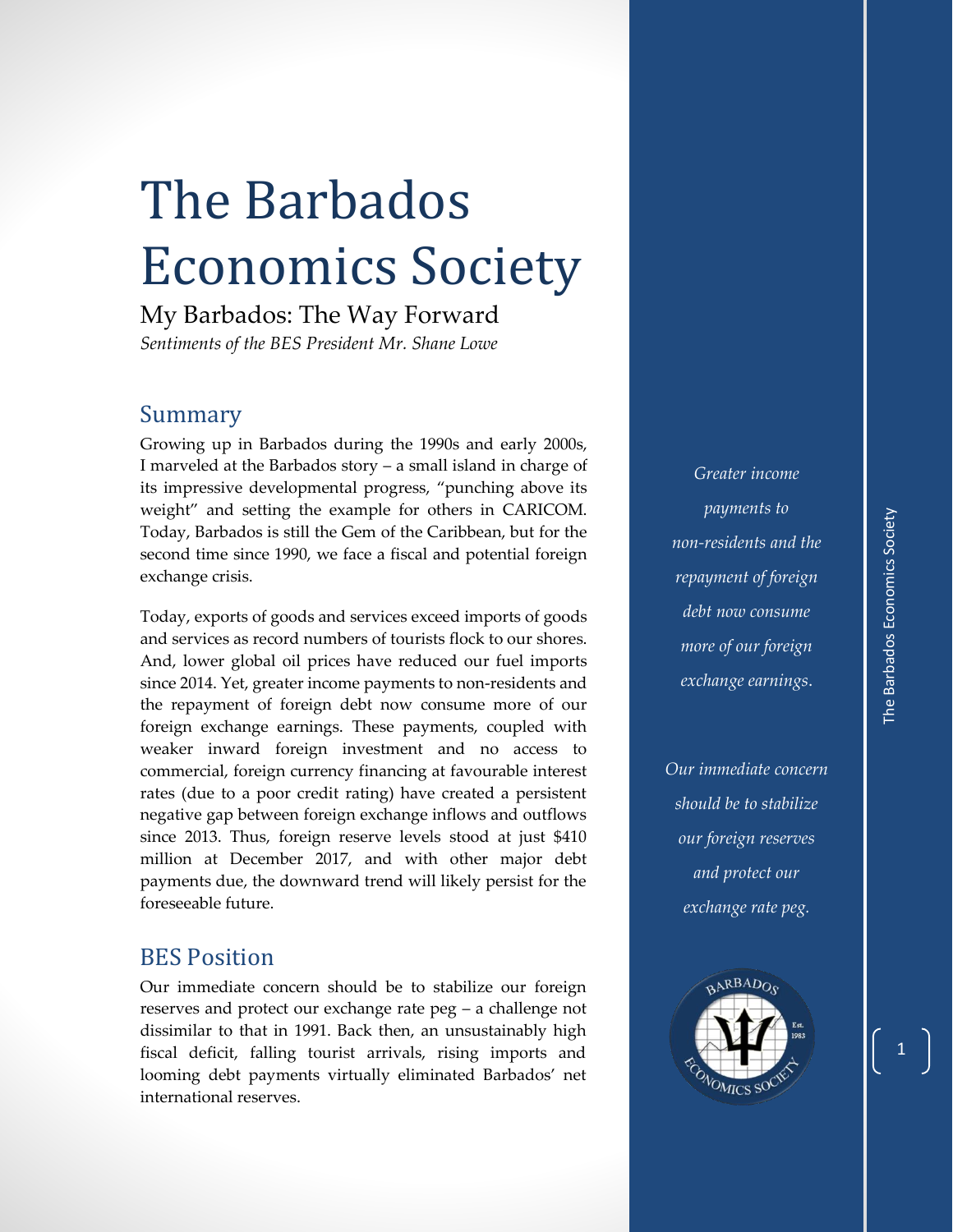However, cuts to government's operating expenses and financial support from the International Monetary Fund (IMF) put reserves back on an upward trajectory and laid the foundation for the years of economic growth which followed. Similar remedies can yield benefits, not necessarily via a sharp reduction in imports, but via the elimination of the deficit between government's tax revenues and operating expenses, which should improve credit ratings. Achieving such will allow us to borrow at favourable rates to finance necessary infrastructure projects and to roll-over large upcoming external debt maturities.

However, after this, then what? How do we accelerate Barbados' economic development? Substantial income earned and taxes collected from globally-earned profits of primarily Canadian-owned, Barbadian-domiciled international business companies boosted foreign exchange earnings and the Government of Barbados' revenues pre-2008 and permitted the country to finance growth in consumption and investment. With changes in Canadian tax laws leading to the departure of some companies and a reduction in the sector's tax rates, that sector now reportedly earns more than \$200 million less annually than it did before 2008. To replace these revenues, the tax burden has shifted to domestic consumption. Thus, the distribution sector – the single largest direct contributor to economic activity – has stagnated, as the economy depends on tourism and tourism-related construction for most of its modest economic expansion.

So, beyond the immediate fiscal adjustment, how can we sustainably replace this lost foreign-sourced income?

*1. Barbadians must recognize that a marketplace of 285,000 persons constrains our ability to grow our citizens' wealth.* 

 We should not just view our source of wealth as the country's Gross Domestic Product – the value of production in Barbados – but as the Gross National Product – the value of production owned by Barbadian residents irrespective of where production occurs. It is no coincidence that residents of small international financial centres like the Cayman Islands and Bermuda with higher levels of Gross Domestic Product per capita than most in the world, have invested more outside of their countries than non-residents have in those two countries.

#### *2. We must facilitate more Barbadian investments outside of Barbados to expand and diversify our sources of income and grow our wealth.*

 Currently, Barbadians pay almost twice as much income to non-resident investors than we earn from non-residents. A medium-term push to facilitate private sector investments in other markets creates a scenario where, for example, more Barbadians own businesses involved in agriculture in Guyana,